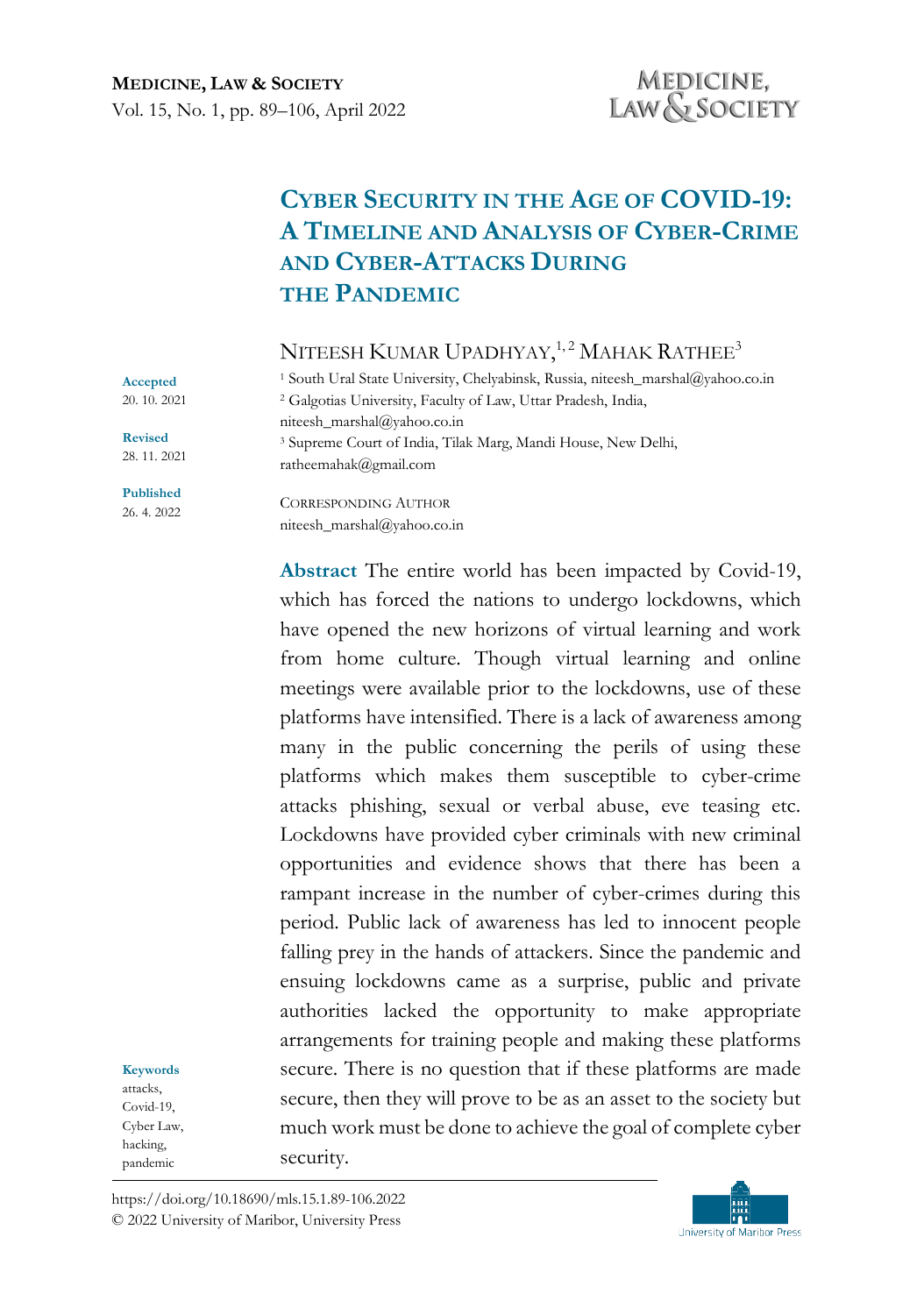#### **1 Introduction**

A virus which originated in Wuhan in China, which was soon declared as a pandemic by the World Health Organisation, has impacted the entire world.[1](#page-1-0) All the countries are fighting their battle against Covid-19 and the super powers and the countries with the best health care facilities like the U.S., Italy, China etc. have also been severely affected by this virus (Lallie, 2020). The impact of this virus is multifaceted. It is one of the most contagious viruses the world has ever witnessed, causing economic recession in many nations. The negative impacts caused by the virus will be felt by developing and under-developed countries long after the pandemic is over.[2](#page-1-1)

India, too, is struggling to win the battle against the corona virus. India's government faces the additional responsibility of tackling the situation in a highly populated country where the majority of the population is poor (Earley, 2020).

There is no question that every sector has been impacted by this virus; however, the virus has precipitated an enhanced use of e-learning and virtual classroom education. Though these platforms were available to us prior to pandemic, they were used to a much lesser extent. The lockdowns necessitated by the pandemic have intensified the use of these platforms by an ever-increasing number of people and in ever-more settings. Be it an employee who has been working from home or a student attending classes, webinars and many other events through these platforms, they have been used like never before. Many companies like Google even extended their work from home policies until 2021.[3](#page-1-2) Indeed, almost all companies have had to take measures to continue their operations through work from home mode. Consequently, the usage graphs of these virtual learning or online meeting platforms like zoom, google meet, Microsoft teams etc. have seen a tremendous rise during this time and there is no doubt that these platforms have proved to be the silver lining in the cloud for many of us. However, everything comes with its pros and cons and so is the case of use of these virtual meeting platforms (Desair, 2020).

<span id="page-1-0"></span><sup>1</sup> World Health Organisation on Coronavirus (2020) https://www.who.int/health-[topics/coronavirus#tab=tab\\_1](https://www.who.int/health-topics/coronavirus#tab=tab_1) <sup>2</sup> Id.

<span id="page-1-2"></span><span id="page-1-1"></span><sup>3</sup> Anonymous (2020), The impact of COVID-19 on higher education worldwide Resources for Higher Education Institutions, https://www.iau-aiu.net/IMG/pdf/covid-[19\\_and\\_he\\_resources.pdf](https://www.iau-aiu.net/IMG/pdf/covid-19_and_he_resources.pdf)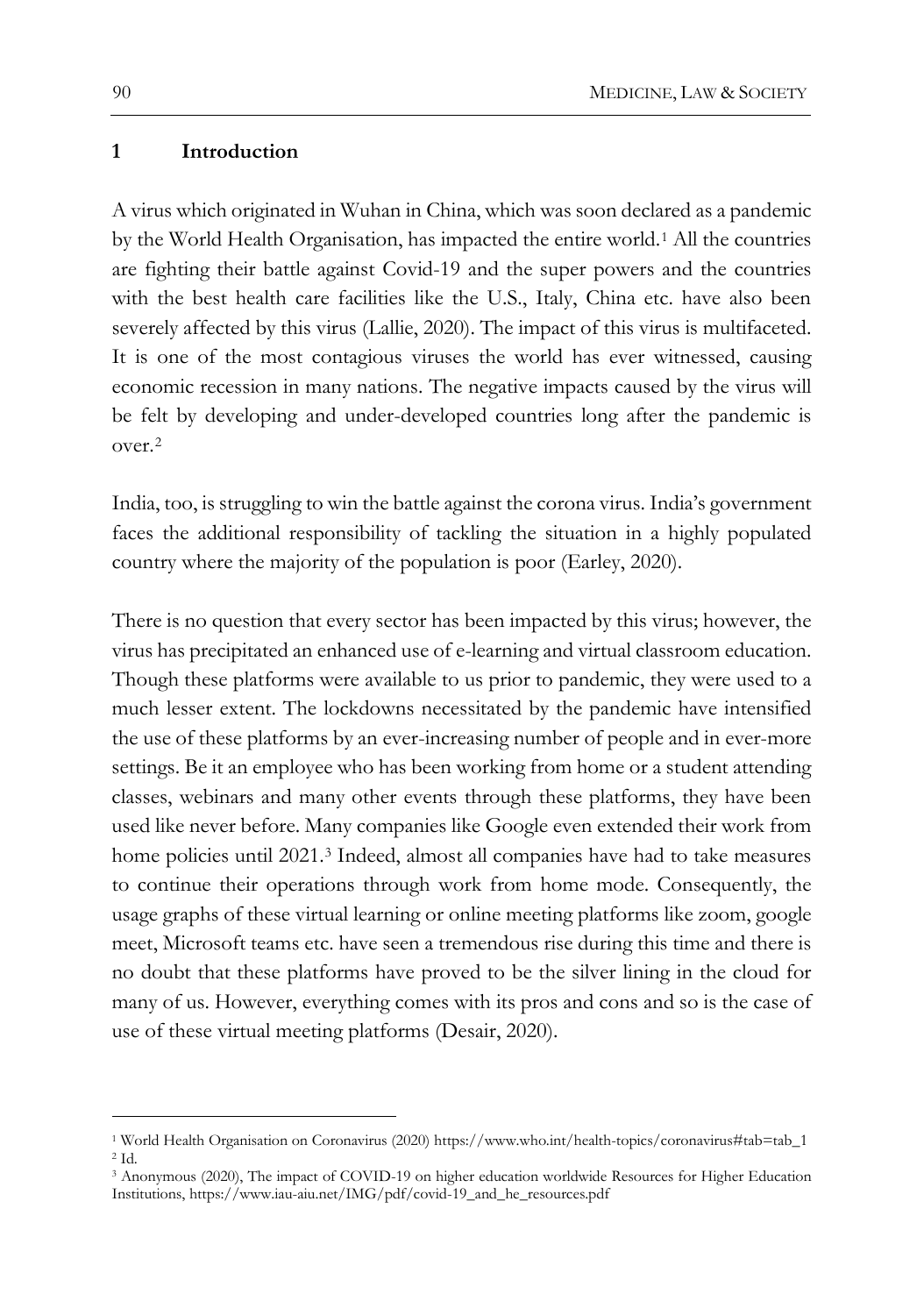While on the one hand these platforms provide a convenient mode of learning and working for many, the downside is that they have spawned an alarming increase in the number of cyber-crimes (ILO, 2020) and led to breaches of privacy (Walker, 2020). Since the Covid-19 pandemic was unforeseen, and the no one anticipated the breadth of the havoc it would cause, there was inadequate time to remove all the technical lacunas in these platforms and make them fully secure to use (Nappinai, 2017).

The cyber-crimes have increased since the lockdown and the incidents of data theft (Gayal, 2020), cyber-bullying, sexual and verbal abuse are being witnessed daily and regrettably the majority of the population is not aware of the various cyber-crimes (Chowdhary, 2020) that they might face using these platforms; or by the use of the internet in general; and, that there is a need to urgently develop and institute measures to tackle these situations (Wolters, 2020). We aim to analyse in detail the kind of cyber-crimes which can occur due to usage of the virtual learning platforms and we will suggest various solutions to mitigate the problems (Gayal, 2020).

## **2 Covid-19 and Effects on working and learning environments**

There are numerous effects of Covid-19 which are negatively impacting the working and learning environments around the globe. The entire world has shifted to online mode and scenarios like work from home have become the new normal. Infrastructure, unfortunately, was not well-equipped to take the work or teaching and learning process online and hence has exposed people with cyber-crimes and threat. Relatively early in the pandemic, various emails started to circulate related to Covid-19 precautions and preventions and in March 2020 camouflaged spam emails targeted Italian email intrusion detection systems to infect them by delivering a weaponised Word document embedded with a Visual Basic for Application (VBA) script that eventually dropped a new TrickBot variant (Saleh, 2020). In one other case, a new ransomware strain dubbed as CovidLock was camouflaged as a Covid-19 tracking app and was widely distributed and downloaded (Anonymous, 2020).

Increased reliance on digital platforms has had negative side effects. Since lockdowns have effected both virtual learning and a work from home (Wallender, 2020) culture, there now is extreme reliance on the digital platforms available. The internet, as the only means of connecting, learning and working available at present,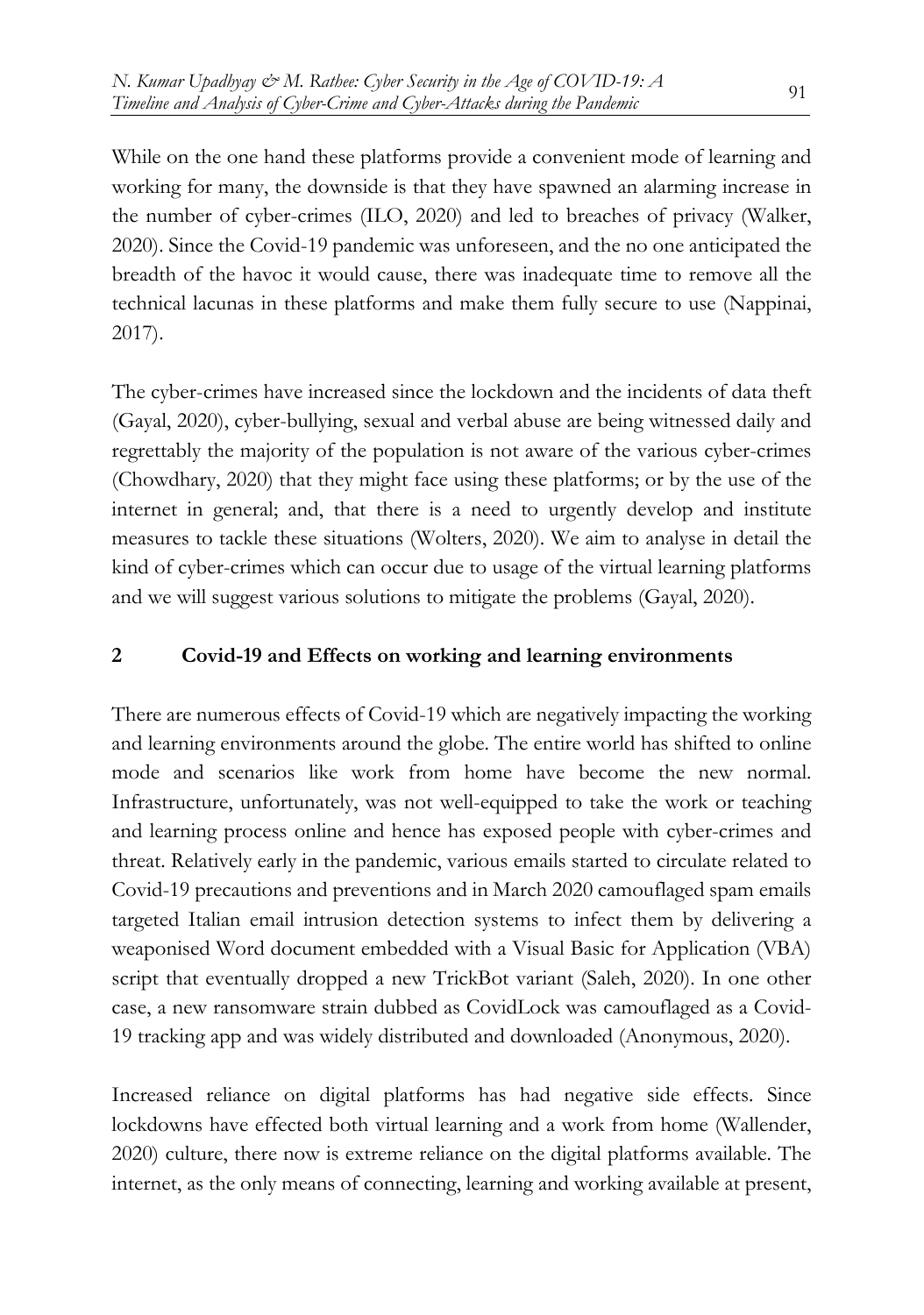means that everyone has resorted to the only mode of connectivity available to them. Admittedly, the internet also played a crucial role prior to lockdowns, but its usage and reliance has increased drastically as almost everything has gone online. Even government work, court work, medical consultations, meetings and negotiations have gone online. Even United Nations negotiations have gone online during this pandemic (Mani, 2020).

The lockdowns have caused hardships for individuals not well-equipped with technology. There are many people who have never used technology and this entire shift to the digital platforms has made it difficult for them to keep up. Many people have had a difficult time adjusting to the work from home culture. That section of society cannot be ignored which is not so much financially sound to own a smartphone and the education of children studying in government schools have been impacted a lot because of this. We need to remember that a considerable part of the population in India (and of course elsewhere in the world) reside in rural areas and villages where power outages are commonplace, making it impossible to work or study from home (Bedi, 2020). Many households have only one or two smartphones and laptops sometimes become a requirement because of online classes and work. It is difficult to operate from phones (Crisanto, 2020).

Companies worldwide are reducing their workforces in order to deal with the negative impacts wrought by Covid-19. Since lockdowns were imposed in many nations, the movement of people became restricted and as a result many people lost their livelihoods. This created a perfect storm of sorts, as many people who lost their jobs due to Covid-19 used the situation as an opportunity to make money illegally through cyber-crimes. In order to help avoid or at least minimize cyber-crimes in the future, companies which are seeking to downsize should implement proper plans including structured exit plans. Efforts should also be made to encourage people who have lost their jobs to enhance their skills through, for example, further education and perhaps even start their own start up.

Inadequate training and knowledge regarding use of digital platforms is also problematic. As mentioned earlier, people have been using the digital platforms at rates previously unknown and the entire Edutech industry and online meeting companies have witnessed a boom after the lockdowns as everyone resorted to these platforms (ESCO, 2020). However, a majority of the population is not well-equipped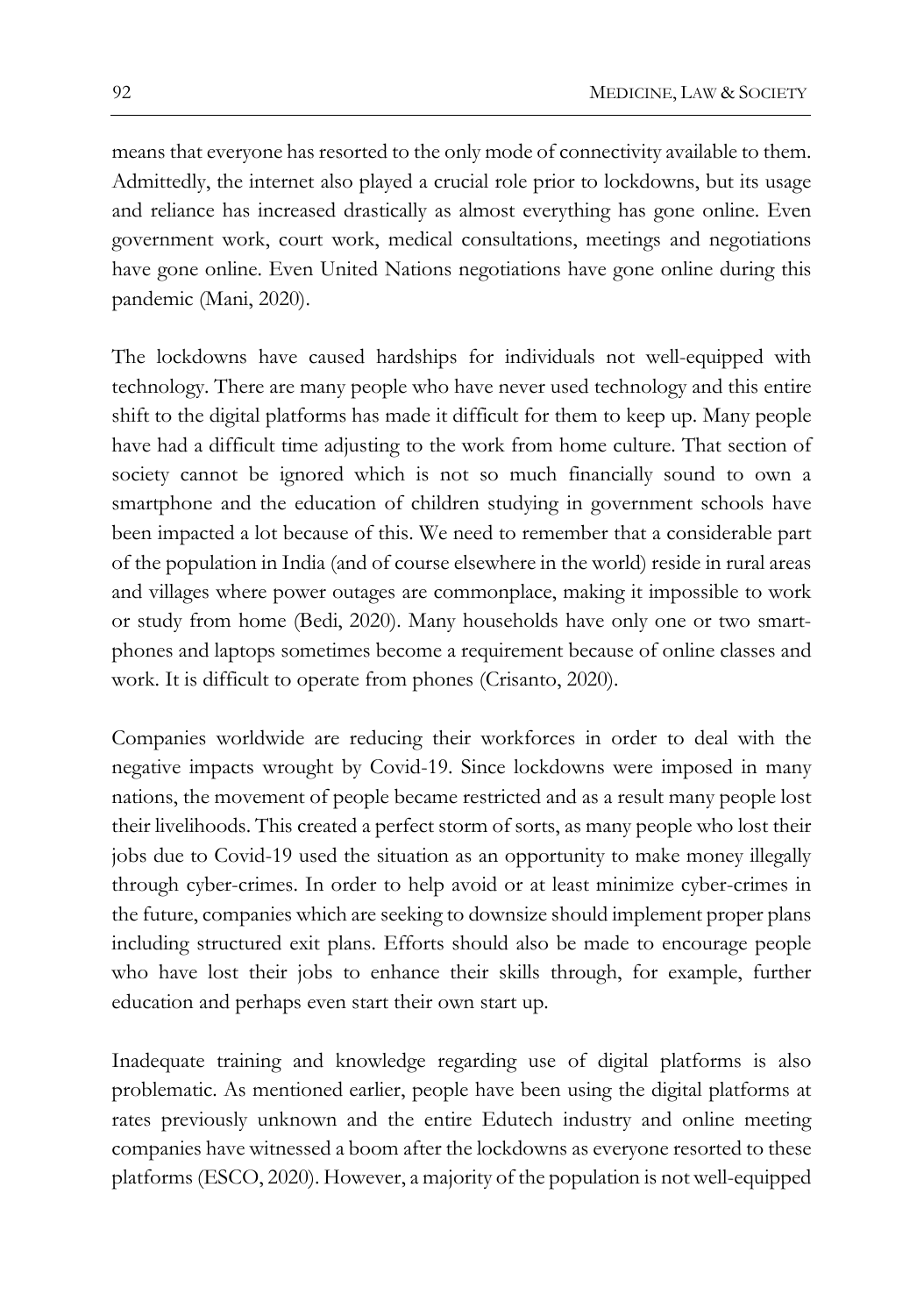to use these platforms due to either a lack of or inadequate training. Further, many people lack awareness concerning cyber-security. Parents also lack knowledge and experience regarding how to provide proper guidance to their wards for a better online learning experience and how to make online learning safe and possible, especially for kids below 6th standard.

There is a general lack of awareness among the population regarding cyber-crimes, cyber-security, misuse of the digital platforms, data theft and privacy issues. Hackers/cyber-criminals have seized upon this lack of knowledge to prey on the public for their financial gain (Mittal, 2020). This lack of public awareness is the main reason for the increase in cases of cyber-crimes during this pandemic (UNODC, 2020). Too many users are, regrettably, using these platforms without considering the permissions we are giving to these softwares to gain access to our devices. The cyber-criminals sell or manipulate a lot of data related to users for their personal financial gain (Gayal, 2020).

Targeting young people involved with virtual education is another serious problem. The Edtech Industry has grown many folds during the lockdowns and the audience involved are young school and college students having little knowledge of the lacunas of these digital platforms. This population is particularly susceptible and easy prey for cyber-criminals. A particularly disgusting example involved the case of Nirma University, wherein it has been alleged that during an online class utilizing the zoom platform a hacker entered the session and started masturbating. The National Commission for Women has already taken cognizance of the case (Rama, 2020). Such instances illustrate that, while these platforms provide a great means to connect, there is a lot more work to be done to make them secure to use (UNODC, 2020).

The issues of data protection and privacy are also of prime importance. In the process of utilizing these platforms and remote working, users unfortunately tend to give away a lot of data and permissions to these platforms and mobile applications, so much so that our private information available on our devices is easily accessible to these platforms. It has also been stated that the over passwords of these accounts are available at throw away prices on the dark web. The shift to technology in which the public use all these virtual platforms and other kinds of applications, has given rise to the reality that we tend to grant many permissions to these applications such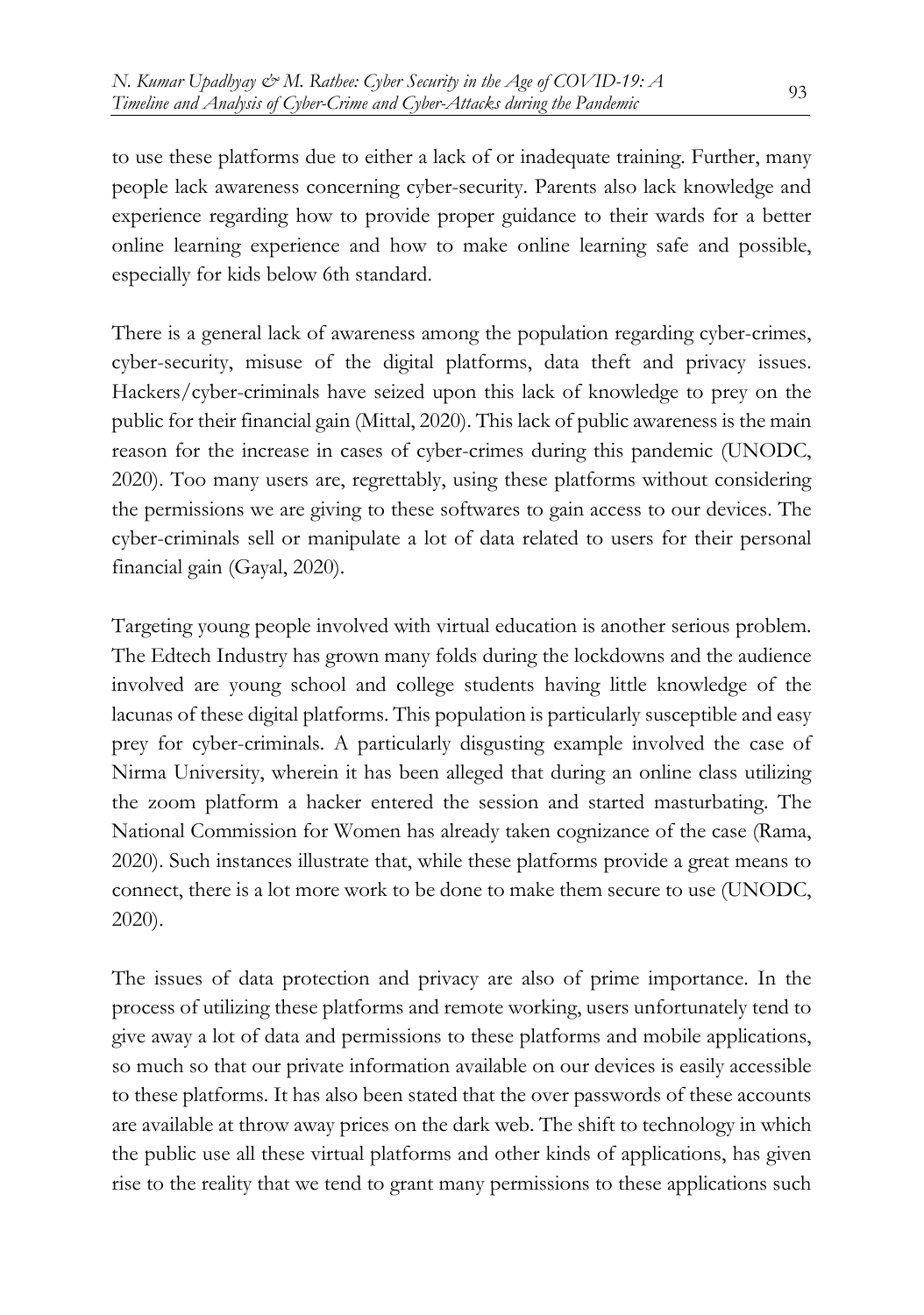as screen recording, access to contacts, cameras, etc. without checking the permissions that we are granting to a particular application. Hence, to avoid or minimize the risk of placing our personal data in the hands of the wrong people, it is imperative that we are cautious while using any application or providing our details anywhere.

### **3 Increase in the cyber-crime cases during Covid-19 Lockdown**

The Covid-19 crisis took India and the rest of the world by surprise and the simple reality is that no one was prepared to deal with education and work from home (Moreno, 2020) during lockdown. Immediately after the lockdown everyone started using these platforms with little (or sometimes even no) knowledge of the threats that may be posed by such platforms or the cyber-crimes which one may face. Cybercrime cases flourished as a result of this ignorance. Even now, there is still a lack of awareness among many people regarding cyber-security, leaving them at substantial risk.

The current situation has underscored the issue of cyber-security and why it is crucial for everyone to be aware of the problem and to understand and to take the measures that that are prudent in order to avoid falling prey to cyber-criminals. These crimes can be divided into various categories. Some of the most common crimes witnessed presently are discussed next.

## **3.1 Phishing**

Phishing is the most common kind of cyber-crime being experienced presently. Although not a new crime it continues to increase. Phishing happens when the victim is contacted by the attacker through a mobile, email or a text message in which the attacker poses as a legitimate institution attempting to gather private and sensitive data. It is difficult for a lay person to detect a phishing attack because it is generally guised in a different and credible form making it hard for the victim to doubt the veracity of the message. Microsoft issued an alert to its users pertaining to phishing attacks wherein emails were sent to gain remote access. There have been innumerable cases like this (Finklea, 2020).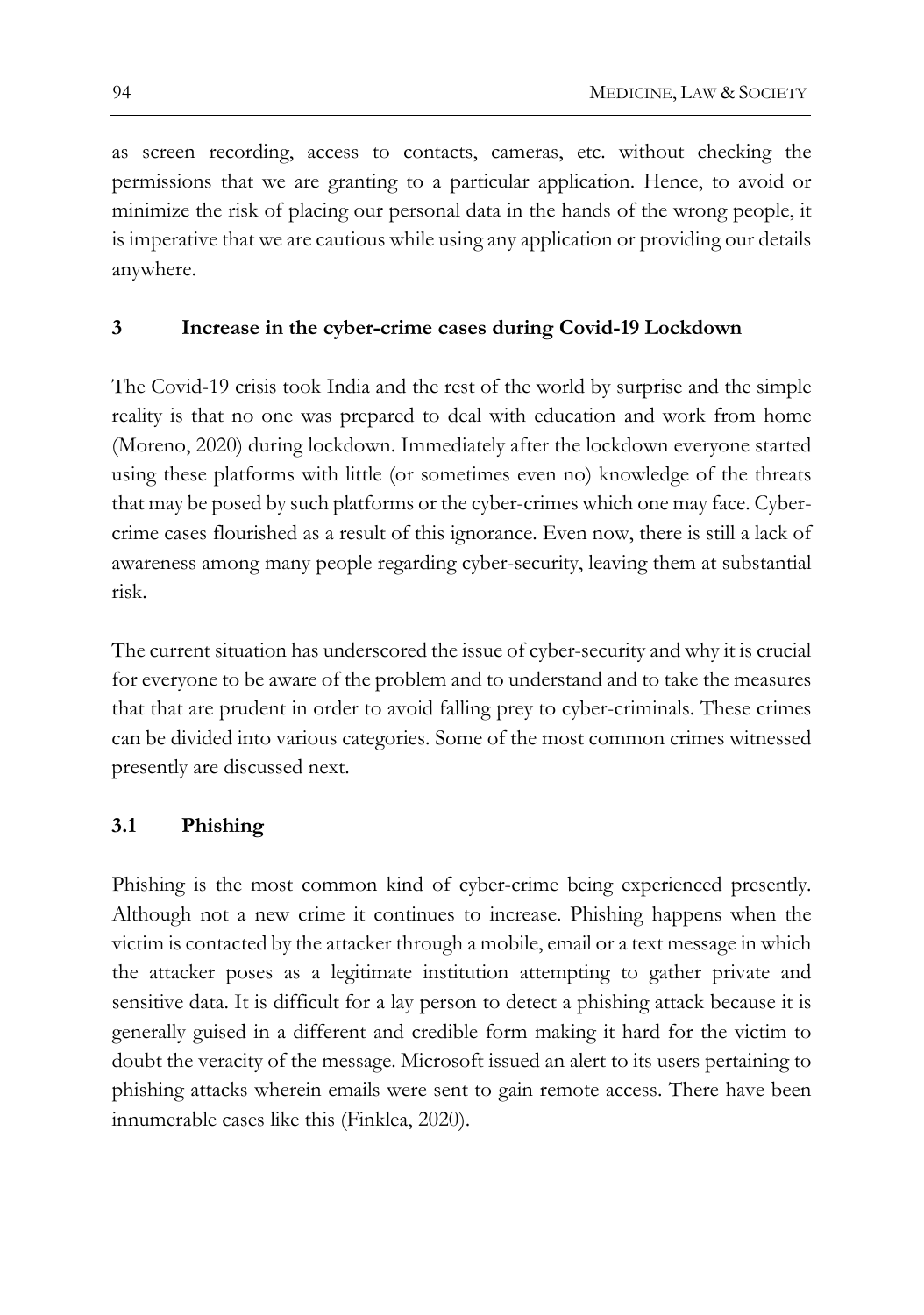The number of cases of phishing have increased dramatically during the pandemic (IANS, 2020) because people are in a lockdown and are fearful (Kumar, 2020) of a highly contagious virus and hence they often believe that any information (Lentchner, 2020) (mostly in forms of links) (Ahmad, 2020) they receive is valid and truthful and so they fail to check the authenticity of the information.

In the case of phishing, the username of the attacker has descriptive similarity (Pandey, 2014) to that of any reputed organisation. In addition to the Microsoft situation, another example involved emails sent in the name of WHO (World Health Organisation, 2020) (wherein a few letters were either added or a different domain listed) asking the recipient for sensitive information (World Health Organisation, 2020). In order to avoid falling prey to any such attack, one must ensure to verify the email account or website and check the information from the authentic website and report the matter in case of even slight doubt and above all, do not click on the attachment.

## **3.2 Fake and Fabricated URLs**

There has been an increase in false URLs seeking to secure donations in the name of Covid-19 and people have been fooled into believing these URLs belong to a genuine organisation.

In one such case, the cyber-criminals or the attackers requested the victims to make donations in bitcoins. The cleverly designed plan was with the mala fide intent that tracing of bitcoins is nearly impossible and it is comparatively quite difficult to catch such attackers (Partz, 2020). Hence it is always advisable to check the link before clicking on it.

There have been instances where scams have been done by creating a post or a message stating the device owner qualifies for a Covid-19 governmental grant. The user is asked to click on a link to provide necessary (i.e. personal) details. The scam (theft) is completed when the duped user provides vital, personal information. To avoid the scam, we advise the user not to click on any link that is unexpected or is suspicious. These sites not only abscond with personal/private information but might also steal the user's money and/or may download a malware into the user's system.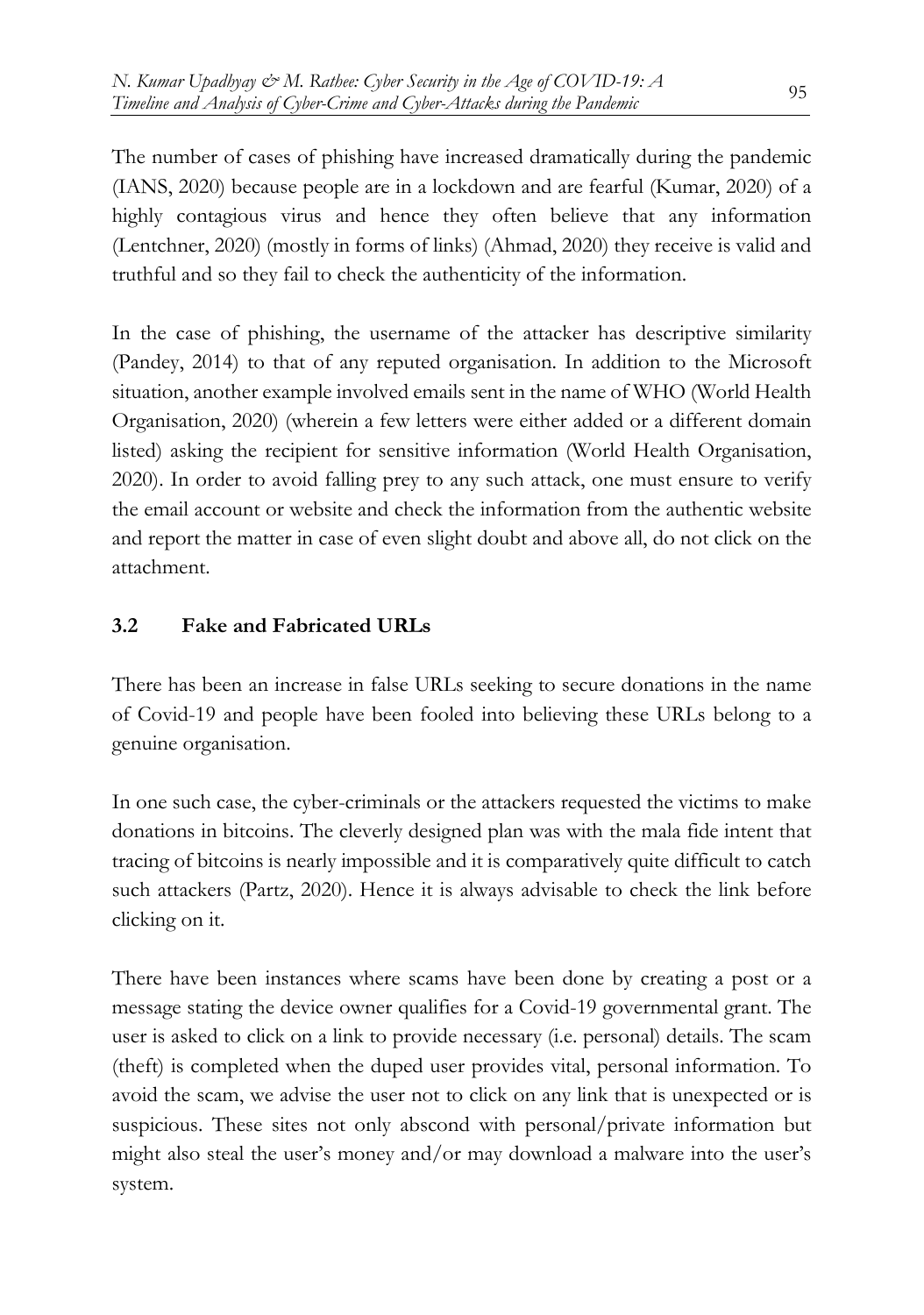#### **3.3 Misinformation**

People are under constant fear because of the pandemic (Chappell, 2020) and tend to believe any kind of news or information (whether true or false) that is circulated pertaining to the virus (Fernandes, 2020). There have been many articles and videos which went viral which either were related to some false information pertaining to the virus or which provided remedies or methods to cure the virus which were neither based upon any research nor coming from any reliable source. Criminals are often opportunists. The cyber-crime groups have seized upon this pandemic as an opportunity for themselves by exploiting peoples' fears and anxieties and providing them information which they will receive directly and which they will believe immediately like home remedies for corona virus, cures for the virus, purported benefits by the governments (Tejaswi, 2020). Such information often takes the form of false information designed to misguide the public but many times it also can take the form of phishing or fake URLs (World Health Organisation, 2020).

The public is being flooded with information from all kind of sources and it is extremely dangerous to rely upon any information except that which is coming from authentic and trusted sources (Gercke, 2012). Hence, there is a need both to create awareness among the public and to penalise the persons/institutions spreading any kind of false information.

#### **3.4 Sexual and Verbal Abuse**

The media has reported various cases on a regular basis wherein these digital platforms have been taken over by the cyber criminals/hackers for "Zoom Bombing".[4](#page-7-0) Given the increased use by workers, students and others of video conferencing, the students, employees and all others who are using these platforms have been targeted by hackers and often face abuse online either through content which is indecent and/or through words or acts constituting online sexual abuse (Panakal, 2020).

<span id="page-7-0"></span><sup>4</sup> Zoom Bombing is a new term that has become prevalent only recently wherein one person tries to enter an online platform where a meeting or class is going on and interrupts the same by doing various acts such as hurling abuses, showing pornography or any other indecent image, using words or gestures to disrupt the normal functioning of the meeting or class.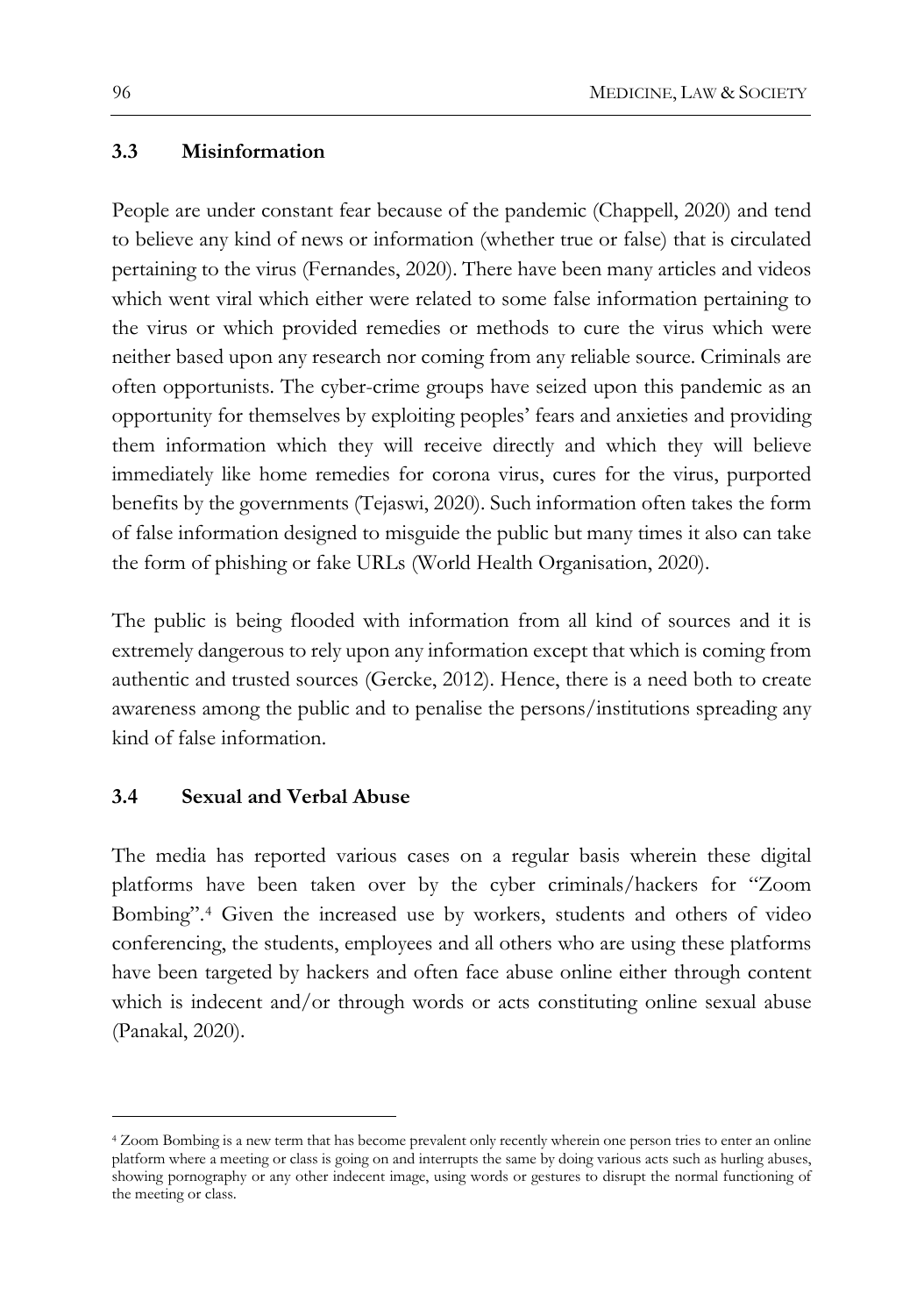The schools are making their best efforts to bring learning into students' homes and to ensure that education is not adversely impacted by this virus. Unfortunately, by using these online platforms, hackers who gain access to the online discussions are exposing students to content unsuitable for them, such as child pornography (Morris, 2020), and subjecting them to abuse (Dayton, 2020). The troubling incident that occurred Nirma University (Mehta, 2020), mentioned above, wherein the hacker entered the online class and started performing an indecent act of masturbation created headlines. Unfortunately, however, that was hardly an isolated incident and there have been multiple similar events that have created fear in the minds of audiences viewing them (Hamilton, 2020).

## **3.5 Online Eve Teasing**

Eve teasing is a common euphemism in South Asia for sexual harassment of women in public areas by men. Since educational classes are being conducted online for both school and colleges students, there is a common practice of forming a whatsapp group of all the students for updating each other about the classes, exams etc. and such groups easily give access to the phone numbers of the girls present in the group to others (India.com, 2020). These phone numbers, which ordinarily are private, now are easily accessible at the touch of a finger. This has resulted in an increasing number of unwanted messages and calls being made at odd hours to girls and women with the intention of troubling the person receiving the message or call. This practice has also intensified during this period and left unabated may increase further in the future.

The fact that contact details and other data of people have become so readily available during this lockdown means that this private data is landing into the wrong hands and hence causing a lot of inconvenience to people, especially to females. Young girls, in particular, have seen their privacy breached and they have been bombarded with unwanted calls and text messages at odd hours (Mittal, 2020). Needless to say, this is very stressful for the recipients of this content.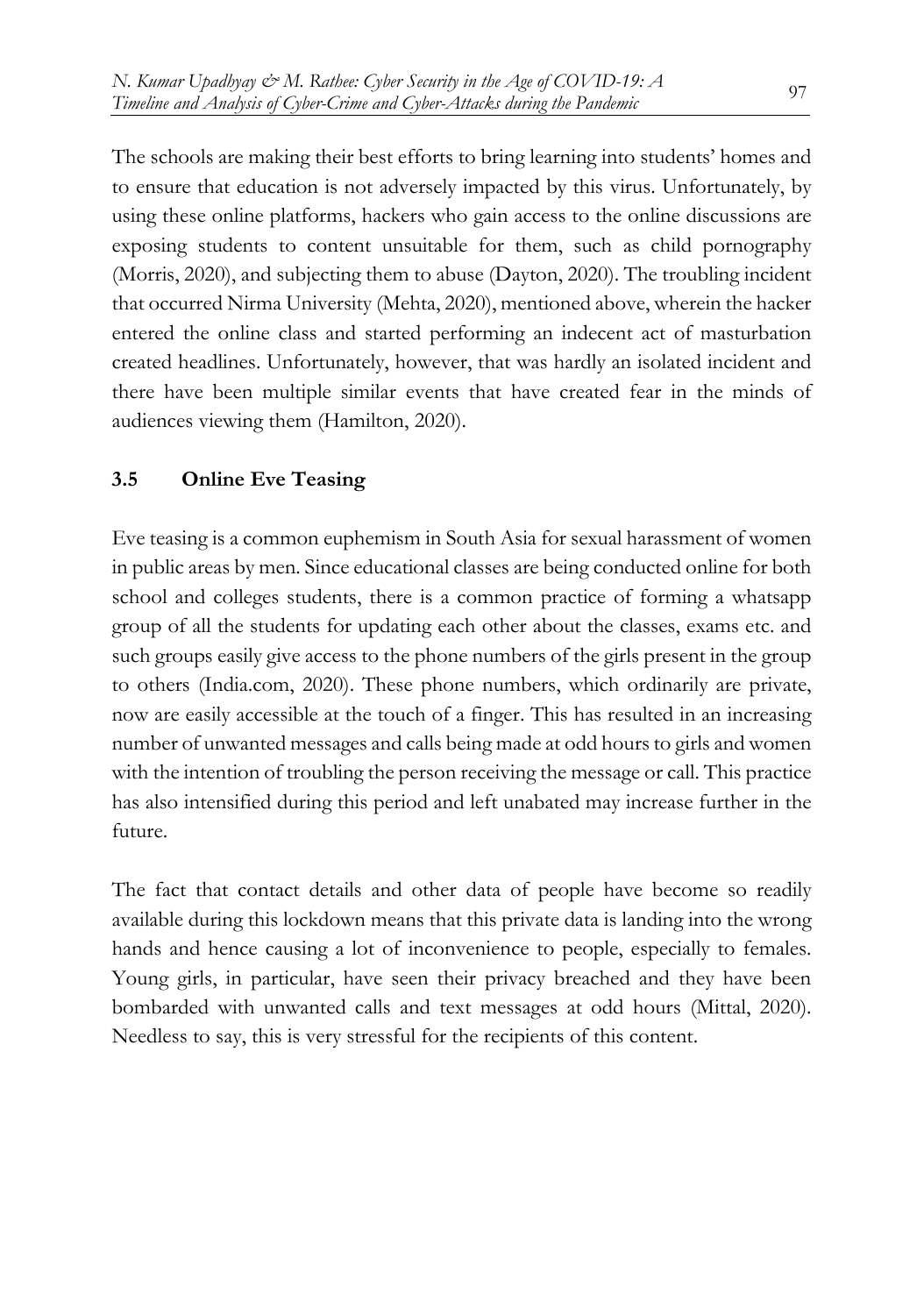#### **3.6 Sextortion**

Sextortion is a crime that occurs when someone threatens to distribute another person's private and sensitive material if that person refuses to provide them images of a sexual nature, sexual favours, and/or money. The instances of sextortion also have increased dramatically recently. The attackers in this form of crime send nude/semi-nude images of females to the victim and then start a video call with the victim. Once the call is answered, the victim would see a female on the other side of the screen who is naked or is showing some of her body part. The attacker then captures screenshots of the call. Another mode adopted by the attackers is to first befriend the victim on social media and then exchange phone numbers and after talking for a few weeks, they ask the victim for virtual sex which is then recorded without knowledge of the victim (Shinde, 2020). These screenshots/recordings are then used by the attackers to blackmail the victim in order to extort money and/or sex (TNN, 2021). These attackers specifically target wealthy businessmen or the senior officials of firms who are likely to give in to their demands easily.

#### **3.7 Cyber-Bullying**

The impact of cyber-bullying on the victim can range from mild to severe. The severe variety can cause the victim so much stress and anxiety as to lead to suicide. Schools, colleges and other organisations have been actively conducting workshops and online programs to create awareness regarding cyber-abuse and cyber- bullying (Asam & Samara, 2016). Such efforts are commendable and must continue.

In May 2020, the Bois Locker Room case generated massive headlines after a schoolgirl on social media alleged the she was sexually harassed by her classmate. The death of a seventeen-year-old in Gurugram has also been linked to the controversy. This has led to many debates concerning the reasons behind such incidents and how best to combat them. Some psychologists have suggested cyberbullying is the result of a lack of sex education, which unfortunately is still considered as a taboo in India. (Ravi, 2020) Unquestionably, the current lack of sex education is the prime reason for such incidents and there is definitely a need of sex education among teenagers; however, another key factor is that young children are also exposed to unfiltered information not appropriate for them (Binder, 2016).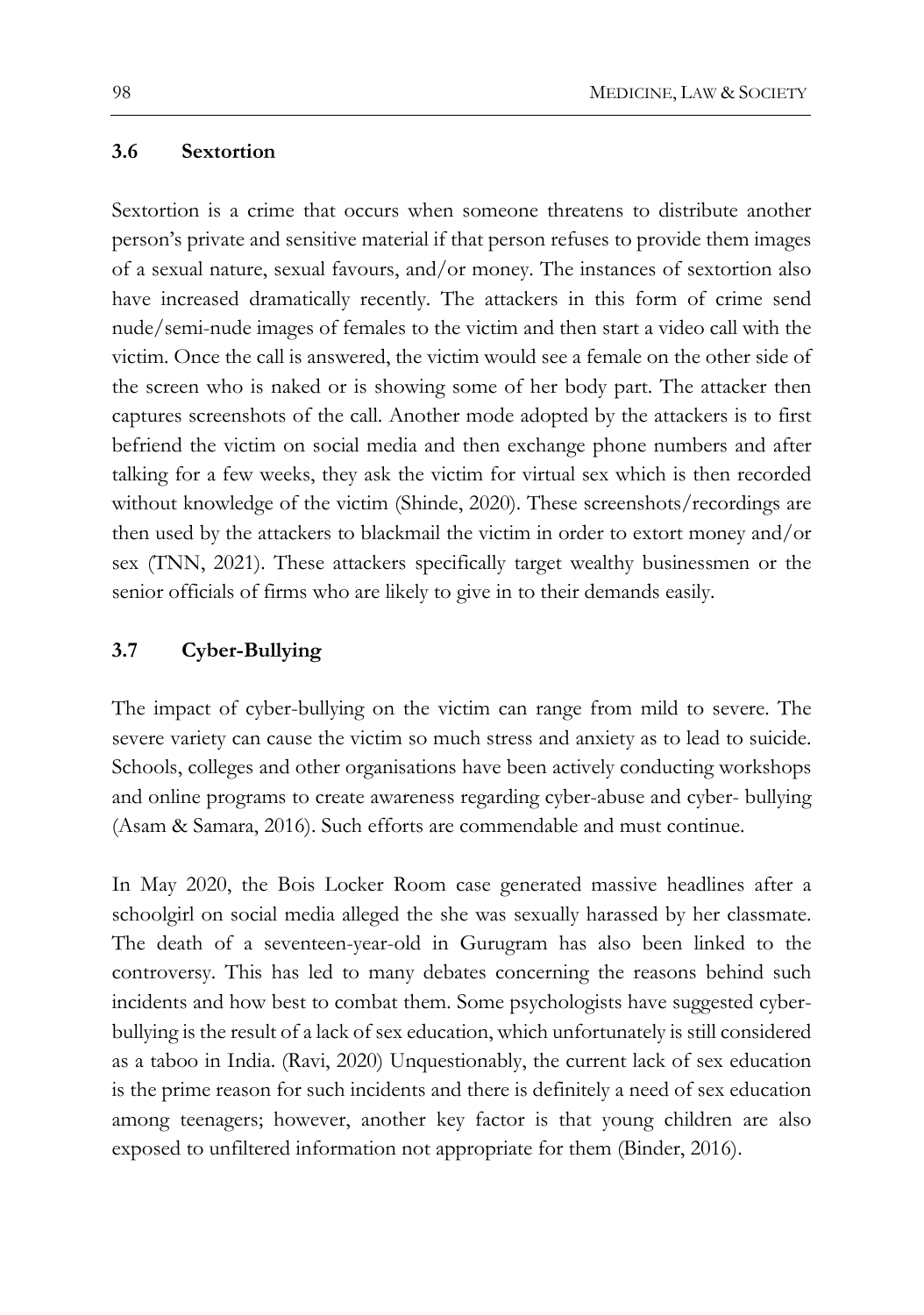Due to the lockdown, the young generation has easy access to mobile devices and to other forms of technology as their classes and many other activities are being held online. In the past, parents were able to better limit young peoples' usage of this technology. The pandemic and resulting lockdowns has made parents' job in this respect much more difficult, if not impossible. Consequently, our children now have easy access to all sort of unfiltered content and too often build communication channels with others offering all kind of wrong influences. For example, children often connect with unknown people over the internet who might tutor them or threaten them to either get sensitive information regarding their family or make them commit some act.

Hence, there is a need of constant awareness (Notar & Roden, 2013) workshops by schools (Ludlow, 2010) and other organisations for students as well as parents. There also is a need to monitor the students and provide them with regular counselling because in this virtual mode of teaching it is difficult to constantly monitor the behaviour of any child.

## **3.8 Malware Attacks**

This is kind of a cyber-crime in which a malicious link or software performs actions on the victim's system without the victim's knowledge. The modus operandi of these is similar to that of computer viruses. Anyone can fall prey to such attacks merely by clicking on infected email attachments or links (Interpol, 2020) and these attacks are sometimes precursor's to more serious cyber-crimes.

## **3.9 Ransomware**

Ransomware falls into the category of malware attacks. Ransomware constitutes a specific kind of malware wherein the attackers encrypt the system or the files of the victim, thereby corrupting the system, and then demands ransom to restore the victim's system. Hospitals and other medical institutions are at highest risk for these attackers because of the medical emergent situation going on in India (and the rest of the world) and because the services rendered by hospitals are urgently required and accordingly they simply cannot afford to remain paralyzed and without use of their data and system for any extended period of time. In other words, attackers fully realize that through ransomware they essentially are placing a gun at the head of the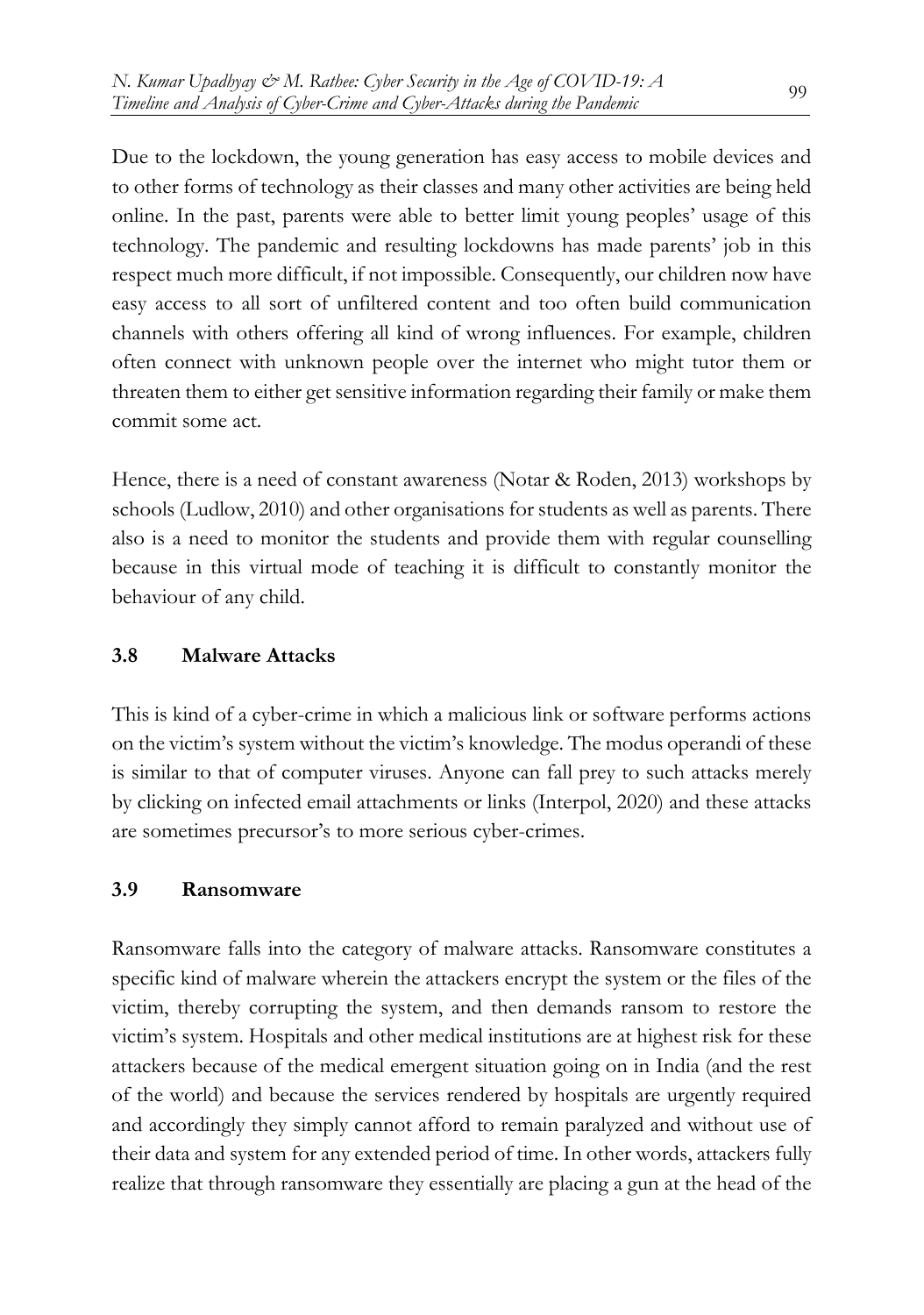victim (hospital) and can easily extort money from them. Obviously, however, hospitals are not the only large institutions at risk. Attackers are indiscriminate and prey on any vulnerable victims.

#### **4 Legal Aspect of Cyber-Crimes**

The IT Act 2000 is the legislation in India which presently deals with cyber-crimes apart from certain provisions which are available in the Indian Penal Code. Though the Act attempts to address the issues of cyber-crimes, it unfortunately contains many loopholes and lacunas that permit bad actors to continue preying upon internet users. The Act quite simply needs urgent reform in order to better address and cope with modern day technologies such as artificial intelligence, cloud, quantum computing etc. (Ghosh, 2019). Apart from that already mentioned above, the cyber-criminals are constantly recalibrating their methodologies and developing new ways and loopholes to commit crimes. The provisions of the now-outdated Act are inadequate to deal with these new methodologies and the new modes of crimes. Hence the present Act needs to be amended to comprehensively address the matters discussed in this article, among other things, and to close the loopholes and the lacunas which exist in the now outdated (over twenty-year-old) Act. There is also a need to spread awareness pertaining to the legal remedies which are available to people who have been victims of cyber-crimes and also to toughen penalties and liberalize the remedies.

#### **5 Conclusion**

The pandemic has impacted everyone's life in various ways and uncertainty remains as to how long it will take for normal life to return. The pandemic has made one thing clear. The entire concept of going digital, including virtual learning and work from home, is here to stay and it will be the new normal. It cannot be denied that the virtual learning and online meetings, i.e. work from home, is still an evolving process and there is much more to learn about the process. Clearly, these platforms provide great benefits and if made secure can prove to be great assets for everyone. However, there is a need to make these platforms secure for use and measures must be taken to help curb the cyber-crimes mentioned hereinabove (not to mention likely future crimes that industrious hackers will no doubt devise given the benefit of time).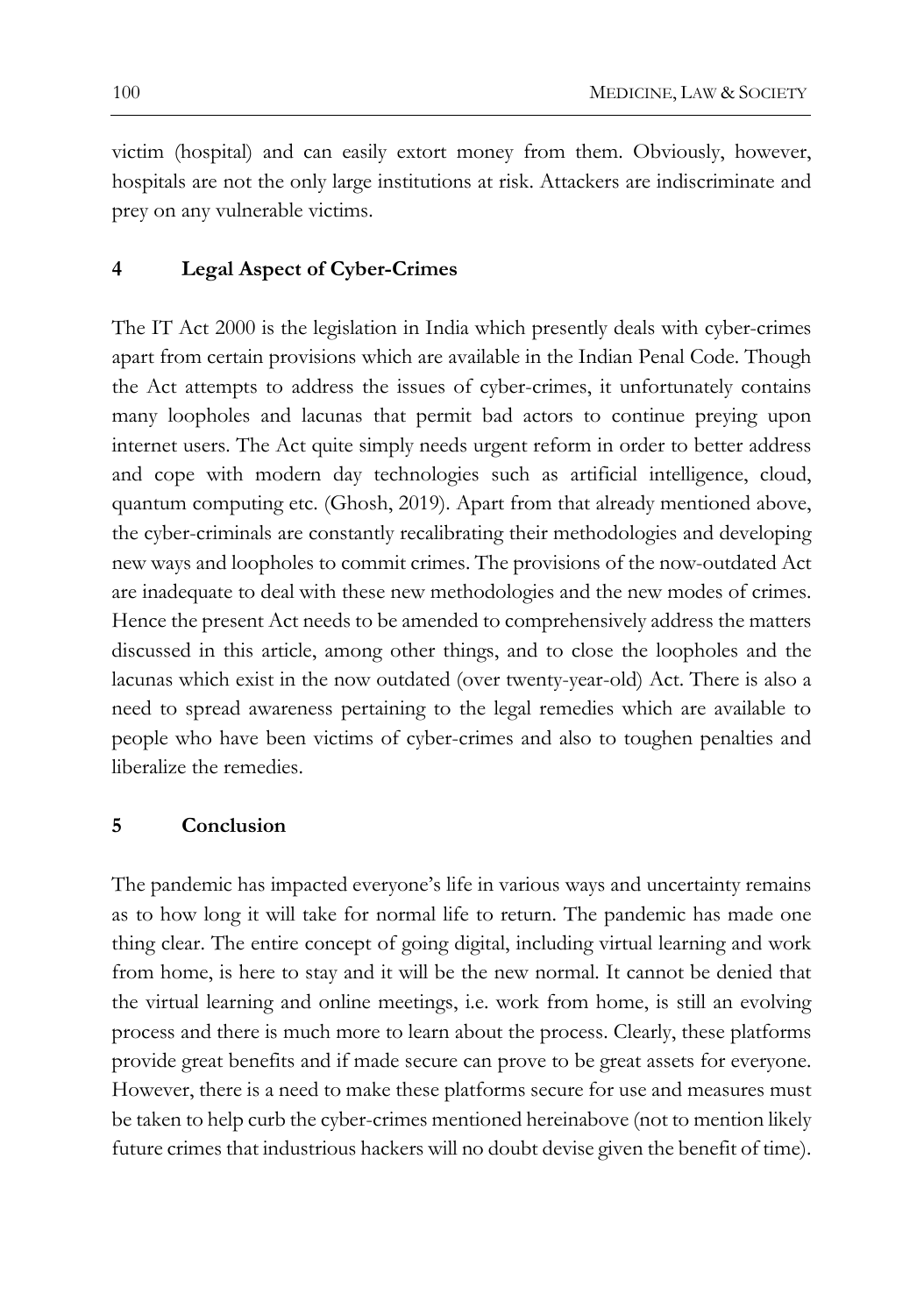The primary step should be intensifying efforts to raise awareness in the society regarding cyber-security, to everyone, but especially among the most vulnerable sectors of the society like children, the elderly, and novices to the use of technology who are completely unaware of the threats that accompany these lucrative digital platforms. Businesses, government agencies and other organisations also need to corroborate and to take appropriate initiatives to provide cyber-security training for their employees. We must recognize that the traditional workplace has now moved beyond the four walls of the formal office used in the past to online work and hence adequate training and measures need to be imparted as a necessary first step towards cyber-security.

Secondly, more robust mechanisms must be established to deal with the cases of cyber-crime because in many cases it is difficult to trace the real culprits and mitigate the damages done. Appropriate mechanisms must be instituted in order to prevent and track cyber-crimes. We recommend that a committee of qualified professionals should be formed in order to develop specific strategies to tackle the situation.[5](#page-12-0)

Thirdly, since the cyber-crimes have grown exponentially recently and there are new crimes constantly evolving, there is an urgent need to strengthen the existing, outdated legislations to tackle the present situation. Additionally, the cyber cells present needs to be more active (Gercke, 2012).

Fourthly, there must be appropriate monitoring on the spreading of false information because such information not only misleads the public but also creates fear in their minds. Especially during the time that we are going through at present, any false information which is coming from unreliable sources should be filtered and strict penalties should be imposed on persons or organizations spreading such news. Everyone is already in a state of fear due to the pandemic and false and misleading information impacts people more negatively at present.

<span id="page-12-0"></span><sup>5</sup> Importance of Cyber Security, (January 10, 2020),

<https://cybercrime.gov.in/pdf/Cyber%20Security%20Awareness%20Booklet%20for%20Citizens.pdf>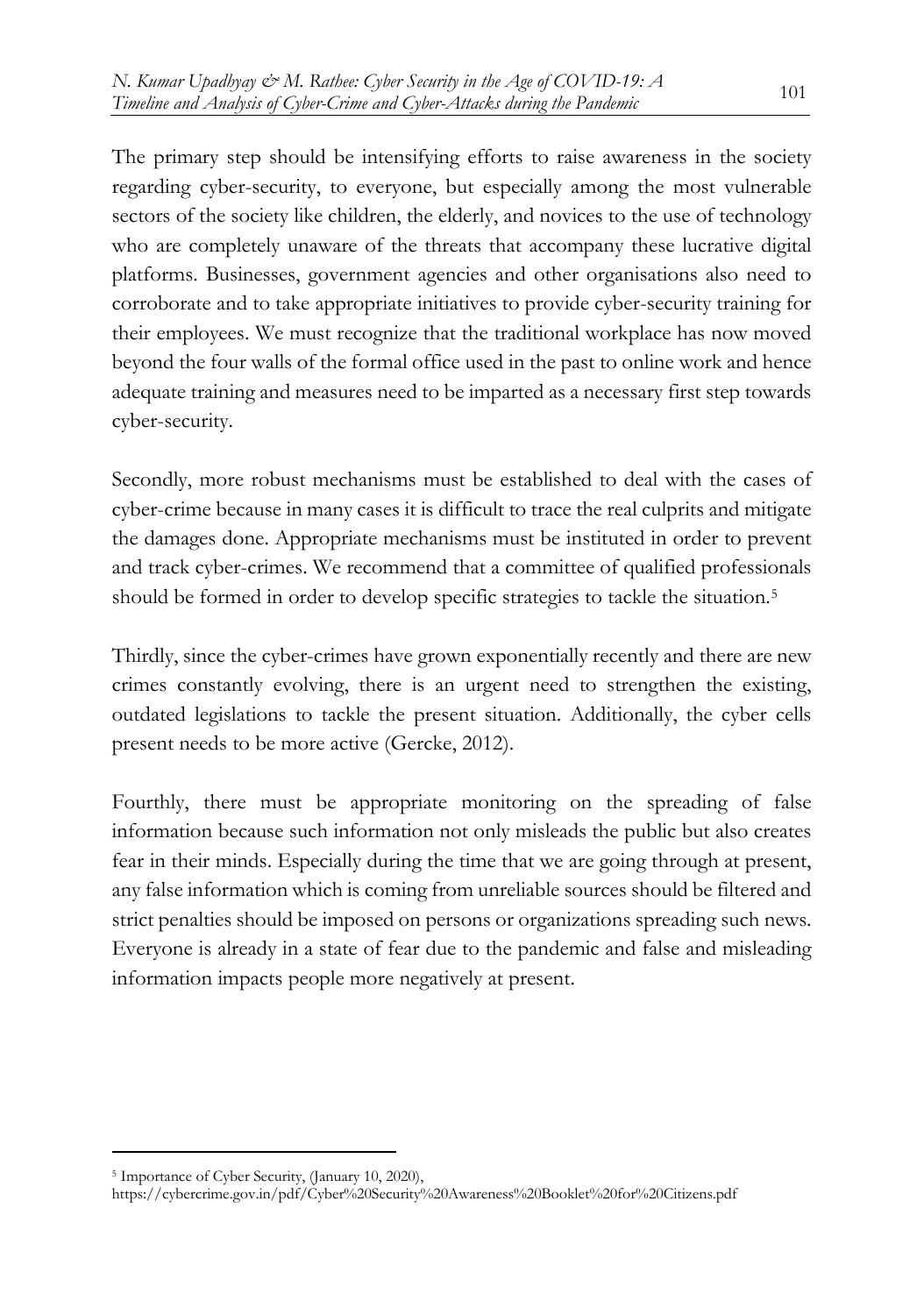Fifthly, what is most important is that anyone who encounters instances of cyberattacks should report them immediately to the authorities because many such cases go unreported and hence provide cyber-criminals with further opportunities to carry on with their nefarious deeds (Dhupdale, 2011).

Lastly, each of us should be alert and should also take adequate measures to avoid any kind of cyber-crime. Simple measures like disabling the permissions of the softwares, checking authenticity of the information before sending it forward to others, not providing our personal sensitive information to anyone - especially over a phone call or email - creating awareness among children and other vulnerable users by providing them counselling in order to help prevent them from falling prey to cyberbullying and other crimes. These relatively small measures that we can all take, and also by constantly maintaining our vigilance, will help us greatly in achieving cyber-security.

In conclusion, both the Edtech industry and work from home culture are here to stay as a result of the pandemic, which has introduced us to this entire culture. Virtual learning and meeting platforms have been crucial in enabling everyone to carry on their work to a large extent. However, we each must be mindful of the threats posed by use of these platforms. There needs to be better public awareness of problems associated with the online platforms and steps we call can take to help combat them. Of course, industry must take appropriate steps to help make these platforms more secure. Going forward, these platforms will continue to prove to be valuable assets to the entire education and corporate sectors.

#### **Declaration**

We, Niteesh Kumar Upadhyay and Mahak Rathee declare that this paper entitled is our original work and has neither been published nor is under consideration for publication anywhere else in any form.

#### **References**

- Ahmad, T. (2020) Corona Virus (Covid-19) Pandemic and Work from Home: Challenges of Cybercrimes and Cybersecurity, retrieved from: https://www.researchgate.net/publication/340443250\_Corona\_Virus\_COVID-19\_Pandemic\_and\_Work\_from\_Home\_Challenges\_of\_Cybercrimes\_and\_Cybersecurity (11 November 2021).
- Asam, A. & Samara, M. (2016) Cyberbullying and the law: A review of psychological and legal challenges, *Computers in Human Behavior*, 65, pp. 127-141, doi: 10.1016/j.chb.2016.08.012,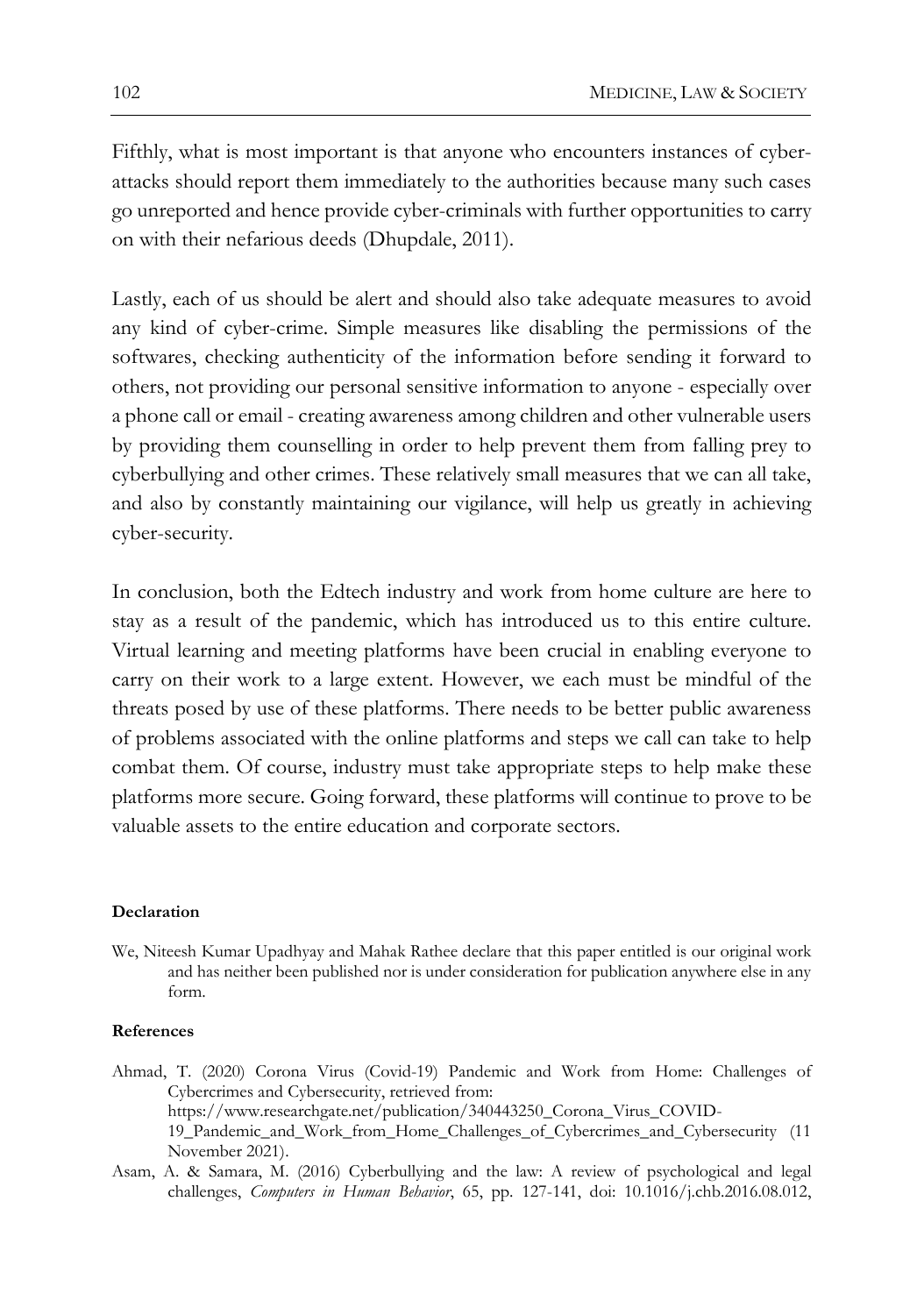retrieved from: https://www.sciencedirect.com/science/article/abs/pii/S0747563216305775 (November 10, 2021).

- Anonymous (2020) Coronavirus impact: Amid 'work from home' trend cyber security risk increases, *Livemint*, 28. 3. 2020, retrieved from: https://www.livemint.com/news/india/coronavirusimpact-amid-work-from-home-trend-cyber-security-risk-increases-11585391974998.html (December 13, 2021)
- Anonymous (2020) Bois Locker Room chat group questioned, *Hindustan Times*, 5. 5. 2020, retrieved<br>from: https://www.hindustantimes.com/cities/police-take-note-of-rape-threats-on-socialhttps://www.hindustantimes.com/cities/police-take-note-of-rape-threats-on-socialmedia-group-of-schoolboys/story-loYqRytz0h5PMSIfsirVKI.html (November 21, 2021)
- Anonymous (2020) Work-from-home checklist during the Coronavirus Pandemic, *The National Law review*, 22(80), retrieved from: https://www.natlawreview.com/article/work-home-checklistduring-coronavirus-pandemic (November 21, 2021).
- Bedi, A. (2020) No gadgets, no studies: What online classes mean for 16 lakh poor students in Delhi schools, retrieved from: *The Print*, 22. 4. 2020, retrieved from: https://theprint.in/india/education/no-gadgets-no-studies-what-online-classes-mean-for-16 lakh-poor-students-in-delhi-schools/406837/ (November 17, 2021).
- Binder, D. (2016) A Tort Perspective on Cyberbullying, *Chapman Law Review*, 19(2), pp. 359-372, retrieved from: https://digitalcommons.chapman.edu/cgi/viewcontent.cgi?article=1372&context=chapman -law-review (November 11, 2021).
- Chappell, B. (2020) U.N. Chief Targets 'Dangerous Epidemic of Misinformation' on Coronavirus, *NPR*, 14. 4. 2020, retrieved from: https://www.npr.org/sections/coronavirus-liveupdates/2020/04/14/834287961/u-n-chief-targets-dangerous-epidemic-of-misinformationon-coronavirus (November 11, 2021).
- Chowdhary, S. (2020) Cybercrime in the time of Covid- what firms need to do for security, *Financial Express*, 6. 5. 2020, retrieved from: https://www.financialexpress.com/industry/technology/cybercrime-in-the-time-of-covid-

what-firms-need-to-do-for-security/1949190/ (November 12, 2021).

- Crisanto, J. & Prenio, J. (2020) Financial crime in times of Covid-19-AML and cyber resilience measures, *BIS*, retrieved from: https://www.bis.org/fsi/fsibriefs7.pdf (November 12, 2021).
- Dayton, J. (2020) Zoom Bombing and Online Sexual Misconduct: What are your options?, *ADZ Law*, 16. 4. 2020, retrieved from: https://www.adzlaw.com/victim-advocacy/2020/04/16/zoombombing-and-online-sexual-misconduct-what-are-your-options/ (November 12, 2021).
- Desair, R. (2020) Cybercrime in India Surges Amidst Coronavirus Lockdown, *Forbes*, 14. 5. 2020, retrieved from: https://www.forbes.com/sites/ronakdesai/2020/05/14/cybercrime-in-indiasurges-amidst-coronavirus-lockdown/#6e110690392e (November 11, 2021).
- Dhupdale, V. (2011) Cyber Crime and Challenge Ahead, retrieved from: https://www.researchgate.net/publication/265166983\_Cyber\_Crime\_and\_Challenges\_Ahea d (November 11, 2021).
- ECSO (2020) ECSO Barometer 2020: "Cybersecurity in light of Covid-19", *European Cyber Security Organisation*, retrieved from: https://www.ecs-org.eu/documents/uploads/report-on-theecso-members-and-the-community-survey.pdf (November 13, 2021).
- Earley, K. (2020) Google and Facebook extend work from-home policies to 2021, *Silicon Republic*, 11. 5. 2020, retrieved from: https://www.siliconrepublic.com/companies/google-facebookremote-work-until-2021 (November 13, 2021).
- Fernandes, S. (2020) Scientists discuss ways to bust misinformation and fake news about Covid-19, *Hindustan Times*, 27. 3. 2020, retrieved from: https://www.hindustantimes.com/mumbainews/scientists-discuss-ways-to-bust-misinformation-and-fake-news-about-covid-19/story-CB3npfRhR7PVcKmI3iZuQL.html (November 13, 2021).
- Finklea, K. (2020) Covid-19: Cybercrime Opportunities and Law Enforcement Response, *Congressional Research Service*, retrieved from: https://crsreports.congress.gov/product/pdf/IN/IN11257 (November 13, 2021).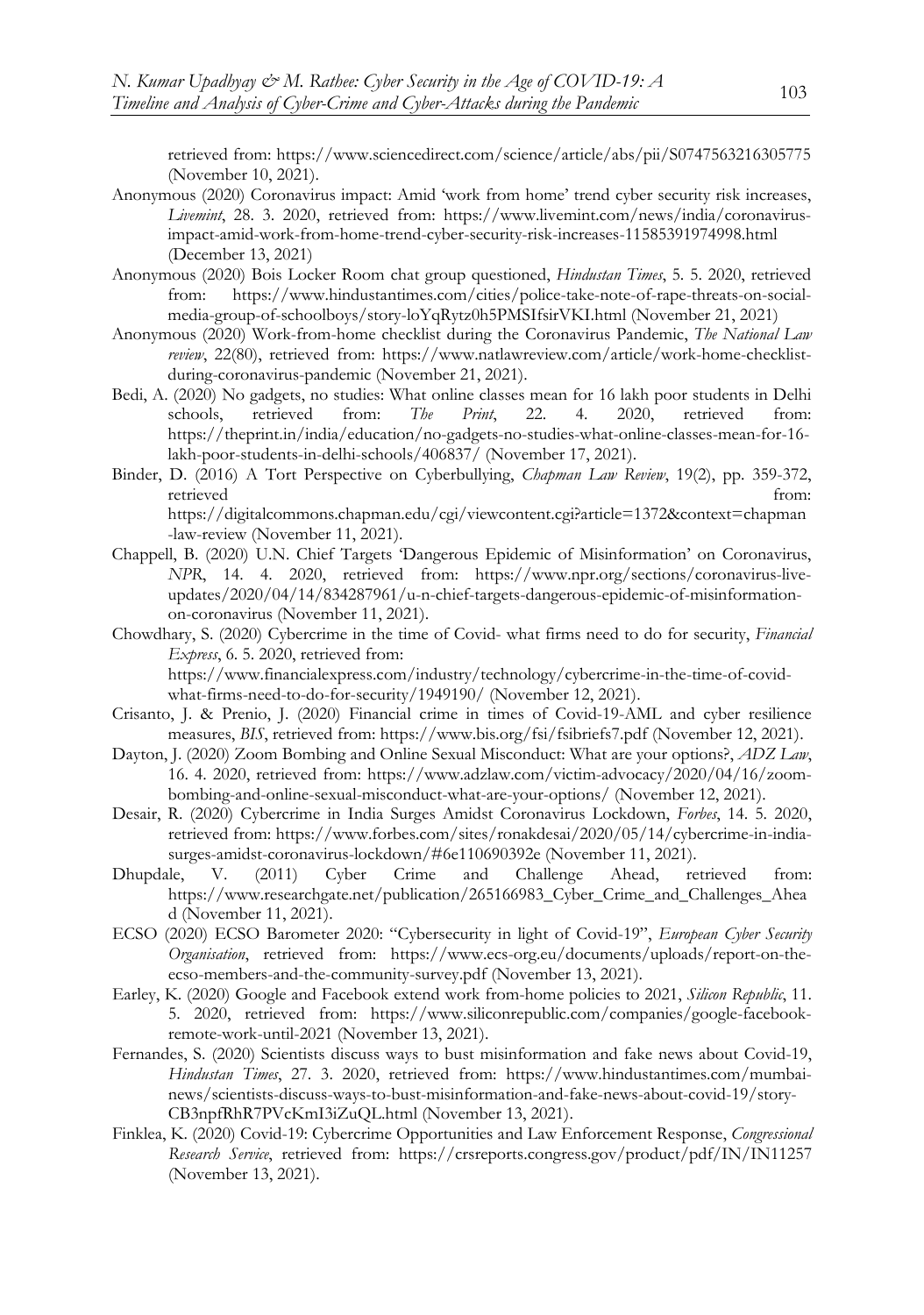- Gayal, S. & Maniar, P. (2020) Covid-19 crisis- the impact of cyber security on Indian Organisations, *PWC*, retrieved from: https://www.pwc.in/assets/pdfs/services/crisis-management/covid-19/covid-19-crisis-the-impact-of-cyber-security-on-indian-organisations.pdf (November 21, 2021).
- Gercke, M. (2012) Understanding CyberCrime: Phenomena, Challenges and Legal Responses, *ITU*, retrieved from:

https://www.itu.int/ITU-

D/cyb/cybersecurity/docs/Cybercrime%20legislation%20EV6.pdf (November 21, 2021).

- Ghosh, S. (2019) India's IT Act 2000 a toothless tiger, *CSO*, retrieved from: https://www.csoonline.com/article/3453078/india-s-it-act-2000-a-toothless-tiger-thatneeds-immediate-amendment.html (November 21, 2021).
- Hamilton, I. (2020) Researchers found and bought more than 500,000 Zoom passwords on the dark web for less than a cent each, *Business Insider*, 14. 4. 2020, retrieved from: https://www.businessinsider.in/tech/news/researchers-found-and-bought-more-than-500000-zoom-passwords-on-the-dark-web-for-less-than-a-centeach/articleshow/75138495.cms (November 21, 2021).
- IANS (2020) COVID-19-related phishing attacks up by 667%: Report, *Economic Times*, 27. 3. 2020, retrieved from: https://ciso.economictimes.indiatimes.com/news/covid-19-related-phishingattacks-up-by-667-report/74839322 (November 15, 2021).
- India.com (2020) Your privacy may be at Risk: WhatsApp Group Chat Links Available on Google Search, *India.com*, 22. 2. 2020, retrieved from: https://www.india.com/technology/yourprivacy-may-be-at-risk-whatsapp-group-chat-links-available-on-google-search-3950651/ (November 15, 2021).
- Interpol (2020) Cyberthreats are constantly evolving in order to take advantage of online behaviour and tends. The COVID-19 outbreak is no exception, *Interpol*, retrieved from: https://www.interpol.int/en/Crimes/Cybercrime/COVID-19-cyberthreats (November 15, 2021).
- ILO (2020) COVID-19 and the world of work: Impact and policy responses, *ILO*, retrieved from: https://www.ilo.org/wcmsp5/groups/public/---dgreports/ dcomm/documents/briefingnote/wcms\_738753.pdf (November 15, 2021).
- Kumar, A. (2020) Coronavirus pandemic: Cyber criminals and scammers prey on Covid 19 fears to scam people, *India Today*, 22. 4. 2020, retrieved from: https://www.indiatoday.in/technology/features/story/coronavirus-pandemic-cybercriminals-and-scammers-prey-on-covid-19-fears-to-scam-people-1669926-2020-04-22 (November 12, 2021)
- Lallie, H. (2020) Cyber Security in the Age of COVID-19: A Timeline and Analysis of Cyber- Crime and Cyber- Attacks during the Pandemic, retrieved from: https://www.researchgate.net/publication/342377769\_Cyber\_Security\_in\_the\_Age\_of\_CO VID-19\_A\_Timeline\_and\_Analysis\_of\_Cyber-Crime\_and\_Cyber-Attacks during the Pandemic (November 12, 2021)
- Lentchner, C. (2020) Technology is not immune to Covid-19 Cyber Fraud, *Pilsbury Law*, retrieved from: https://www.pillsburylaw.com/en/news-and-insights/covid-19-cyber-fraud.html (November 12, 2021).
- Ludlow, B. (2010) Cyber Law: Maximiszing Safety and Minimizing Risk in Classrooms, retrieved from: https://www.researchgate.net/publication/286649742\_Book\_and\_Software\_Review\_Cyber \_Law\_Maximizing\_Safety\_and\_Minimizing\_Risk\_in\_Classrooms (November 12, 2021)
- Mani, G. (2020) Online classes: Poor students in Delhi struggle due to lack of internet connections, *The New Indian Express*, 18. 5. 2020, retrieved from: https://www.newindianexpress.com/cities/delhi/2020/may/18/online-classes-poorstudents-in-delhi-struggle-due-to-lack-of-internet-connections-2144781.html (November 18, 2021)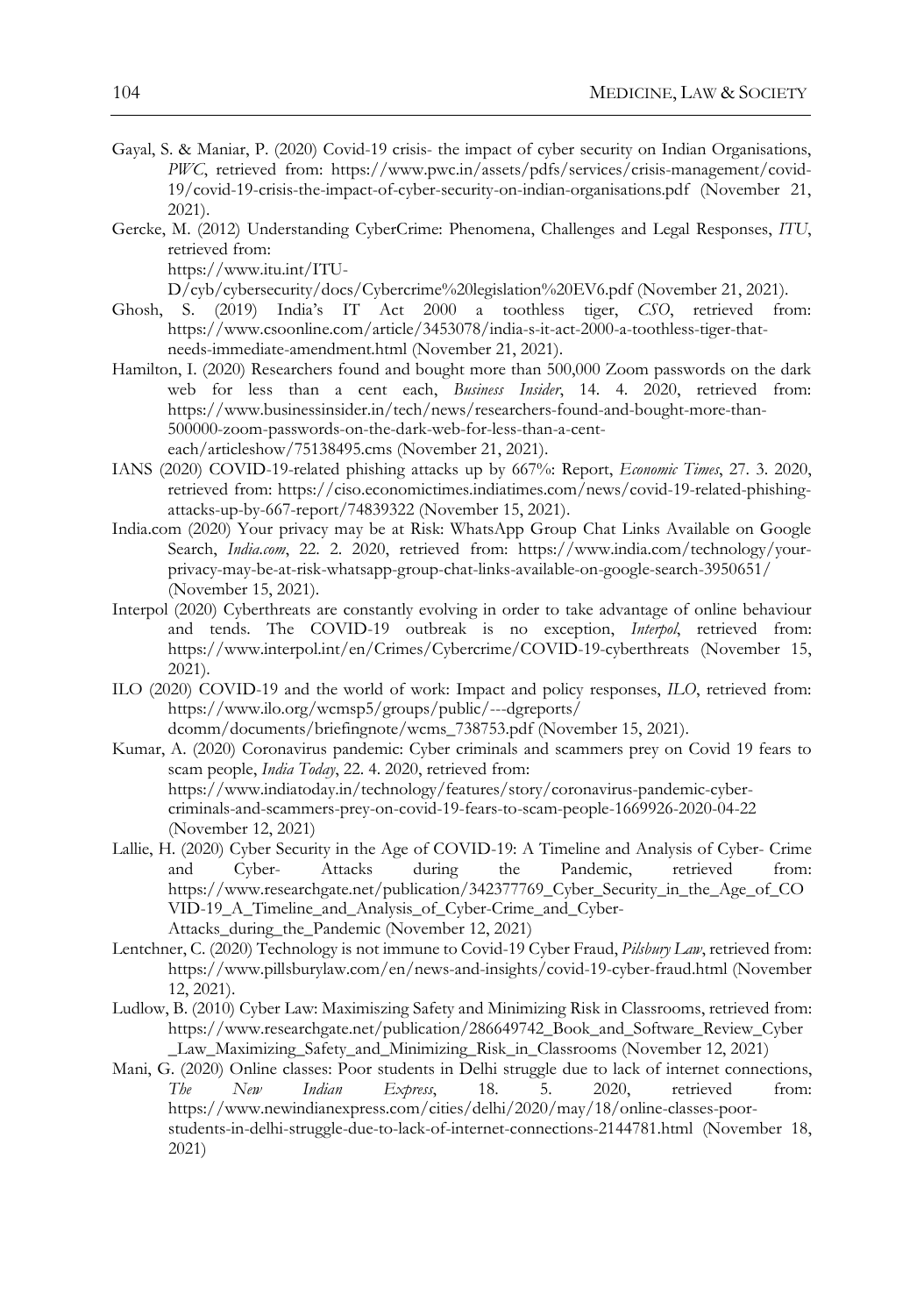- Mehta, O. (2020) Students shaken by hacker's lewd act, *Ahmedabad Mirror*, retrieved from: https://ahmedabadmirror.indiatimes.com/ahmedabad/crime/students-shaken-by-hackerslewd-act/articleshow/75260597.cms (November 18, 2021).
- Mittal, P. & Mathur, V. (2017) Right to Privacy: Data sharing by Google, WhatsApp, Facebook can now be questioned, *Livemint,* retrieved from: https://www.livemint.com/Technology/Vtf6ZybtgIugjQX9U7TMgL/Right-to-Privacy-

Data-sharing-by-Google-WhatsApp-Facebook.html (November 18, 2021).

- Moreno, J. (2020) Covid-19 Update: Cybersecurity and Data Privacy Best Practices Remain Critical during the Coronavirus Pandemic, *The National Law Review*, 3. 4. 2020, retrieved from: https://www.natlawreview.com/article/covid-19-update-cybersecurity-and-data-privacybest-practices-remain-critical-during (November 29, 2021).
- Morris, S. (2020) Zoom hacker streams child sex abuse footage to Plymouth children, *The Guardian*, 7. 5. 2020, retrieved from: https://www.theguardian.com/society/2020/may/07/zoom-hackerstreams-child-sex-abuse-footage-to-plymouth-children (November 20, 2021)
- Nappinai, N. (2017) Cyber Laws Part II: A guide for victims of Cyber Crime, *The Economic Times*, 3. 11. 2011, retrieved from: https://economictimes.indiatimes.com/tech/internet/do-you-knowhow-to-report-a-cyber-crime-heres-a-guide-forvictims/articleshow/61464084.cms?from=mdr (November 18, 2021).
- Notar, C. & Roden, J. (2013) Cyberbullying: A review of the Literature, *University Journal of Educational Research*, 1(1), pp. 1-9, doi: 10.13189/ujer.2013.010101, retrieved from: https://files.eric.ed.gov/fulltext/EJ1053975.pdf (November 22, 2021).
- Panakal, D. (2020) Who's Zoomin Who?, *The National Law Review*, 6. 4. 2020, retrieved from: https://www.natlawreview.com/article/who-s-zoomin-who (November 22, 2021).<br>
K. (2014) Laws relating to Cyber Crimes in India, retrieved from:
- Pandey, K. (2014) Laws relating to Cyber Crimes in India, https://papers.ssrn.com/sol3/papers.cfm?abstract\_id=2412469 (November 17, 2021).
- Partz, H. (2020) Scammers impersonate World Health Organisation to steal BTC Covid-19 Donations, *Cointelegraph*, 19. 3. 2020, retrieved from: https://cointelegraph.com/news/scammersimpersonate-world-health-organization-to-steal-btc-covid-19-donations (November 17, 2021)
- Rama, N. & Mehta, O. (2020) Nirma Zeroes in on perv hacker's link, *Ahmedabad Mirror*, retrieved from: https://ahmedabadmirror.indiatimes.com/ahmedabad/crime/nirma-zeroes-in-on-pervhackers-link/articleshow/75281722.cms (November 17, 2021).
- Ravi, S. (2020) Bois Locker Room, a reflection of an existing mindset, *The Hindu*, 21. 5. 2020, retrieved from: https://www.thehindu.com/news/cities/Delhi/bois-locker-room-a-reflectionof-anexisting-mindset/article31638044.ece (November 17, 2021).
- Saleh, T. (2020) CovidLock: Mobile Coronavirus Tracking App Coughs Up Ransomware, *Domaintools*, retrieved from: https://www.domaintools.com/resources/blog/covidlock-mobilecoronavirus-tracking-app-coughs-up-ransomware (November 17, 2021).
- Shinde, S. (2021) Sextortion cases on rise in Pune, *Hindustan Times*, 18. 8. 2021, retrieved from: https://www.hindustantimes.com/cities/pune-news/sextortion-cases-on-the-rise-in-pune-101629311260646.html (November 21, 2021).
- Tejaswi, M. (2020) Organised crime using COVID-19 for launching phishing attacks: KPMG, *The Hindu*, 14. 4. 2020, retrieved from: https://www.thehindu.com/scitech/technology/organised-crime-using-covid-19-for-launching-phishing-attackskpmg/article31338778.ece (November 20, 2021).
- TNN (2021) This extortion gang targeted 200 in 2 years, made Rs 22 crore, *Times of India*, 23. 10. 2021, retrieved from: https://timesofindia.indiatimes.com/city/ghaziabad/this-sextortion-gangtargeted-200-in-2-years-made-rs-22-crore/articleshow/87214650.cms (November 21, 2021).
- UNODC (2020) Cyber Crime and Covid19: Risks and Responses, retrieved from: https://www.unodc.org/documents/Advocacy-Section/UNODC\_CYBERCRIME\_AND\_COVID19\_-\_Risks\_and\_Responses\_v1.2\_-\_14-04-2020\_-\_CMLS-COVID19-CYBER1\_-\_UNCLASSIFIED\_BRANDED.pdf (November 20, 2021).